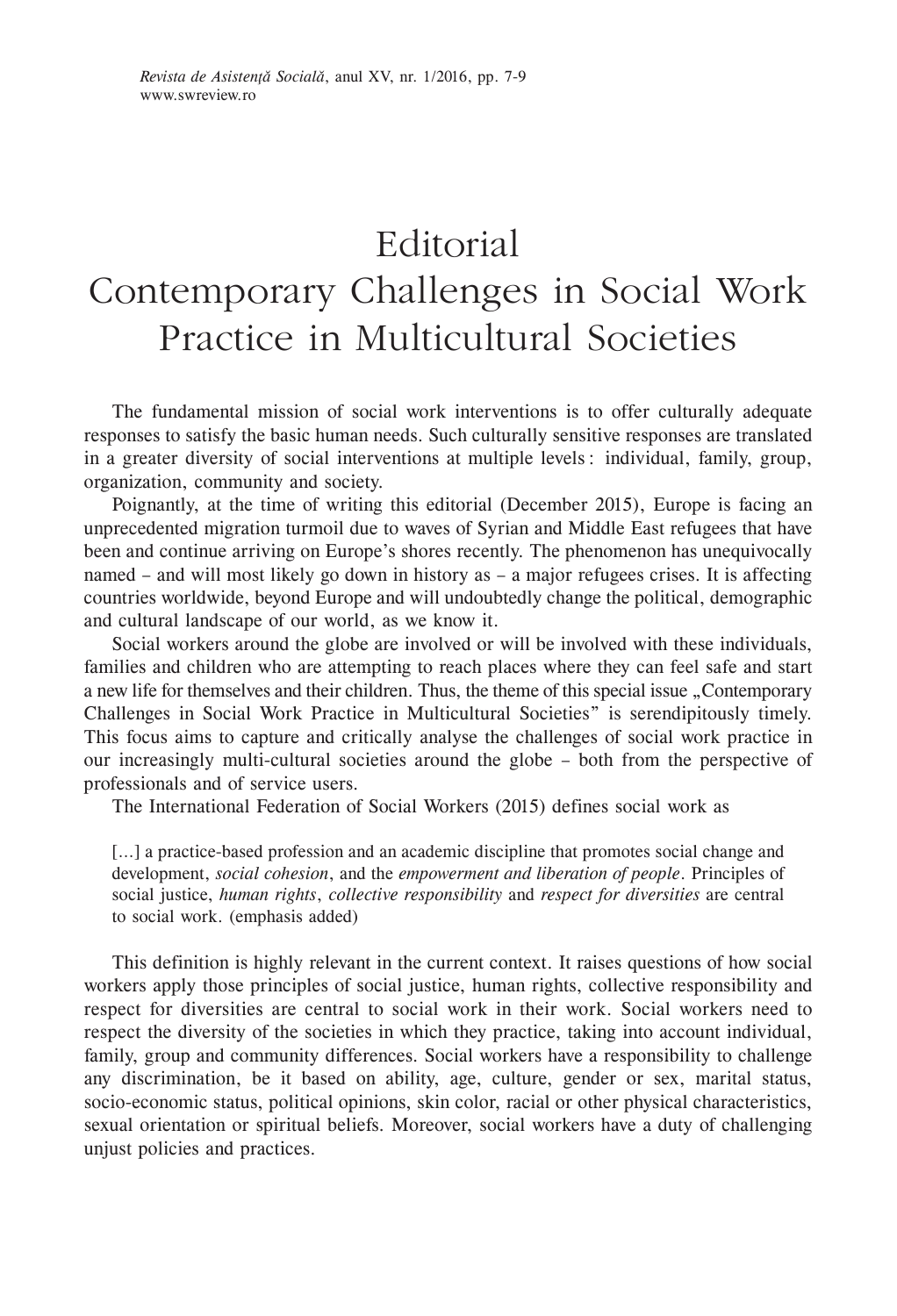## **Culturally competent social work practice**

Historical events over the past decades have made a necessity for professionals to possess "cultural competence" in social work practice. Indeed, training programmes in the US made this a requirement in their curriculum. Cultural competence encompasses an understanding of the unique cultural, language, religious, and political backgrounds of people.

The growing number of new immigrants to Europe and beyond, brings the necessity for cultural competence acutely to the fore. And the need to acknowledge that, despite efforts, there is still a long way to go. History tends to repeat itself – says an old adagio – and unfortunately social work's relative short history has been plagued by many such examples. When is a particular child rearing practice in an ethnic groups crossing the boundary from a culturally specific one into child neglect? When is a style of discipline falling into the child abuse reality? At which point a child's contribution to the family economy through labour becomes child exploitation? And how can social workers challenge such practices and at the same time maintain a non-discriminatory and culturally sensitive stance? How do social workers respond to the cultural challenges they are faced with? And not least, how do social workers experience working with clients from diverse backgrounds, cultures and nationalities?

Professionals can achieve cultural competence through increased self‑reflection leading to awareness, increased and diversified knowledge, and skills. Self‑reflection will increase their awareness of their lived–in experiences in dealing with multi-cultural challenges, identify and correct their own stereotypes. Knowledge is vital in underpinning such reflections and the skills that will be honed in through practice. In the process their won professional and personal identities will be transformed.

## **Addressing diverse challenges in multi‑cultural social work practice – an overview of the special issue:**

This special issue benefits from contributions – both academic and practitioner informed – from different and, at times, opposing cultural contexts. It is hoped that this will provide the reader with a flavor of the breadth and scope of the challenges. They are by no means a final shortlist of cultural issue and challenges in social work practice, but they go some way to illustrate their variety. And authors are not afraid to grasp controversial issues such as cultural factors in child sexual exploitation in the UK and US, the whiter multiculturalism in social welfare in the UK, and the professional migration – or the brain drain – in social work from Eastern Europe to the UK.

## **A brief taster of the articles comprised in the special issue:**

A core of three papers address specifically issues related to how multiculturalism has evolved and informs practice in the UK:

The paper "Comparing the Cultural Factors in the Sexual Exploitation of Young People in the UK and USA: Insights for Social Workers" argues that child sexual exploitation is above all a cultural phenomenon. This is a bold statement from the authors who skilfully go on to discuss the role of the individuals directly involved as well as the level of tolerance (or even cooperation) from those indirectly associated and from wider society. The authors' conclusionshope that the exploitation and trafficking discourses developed in the UK and